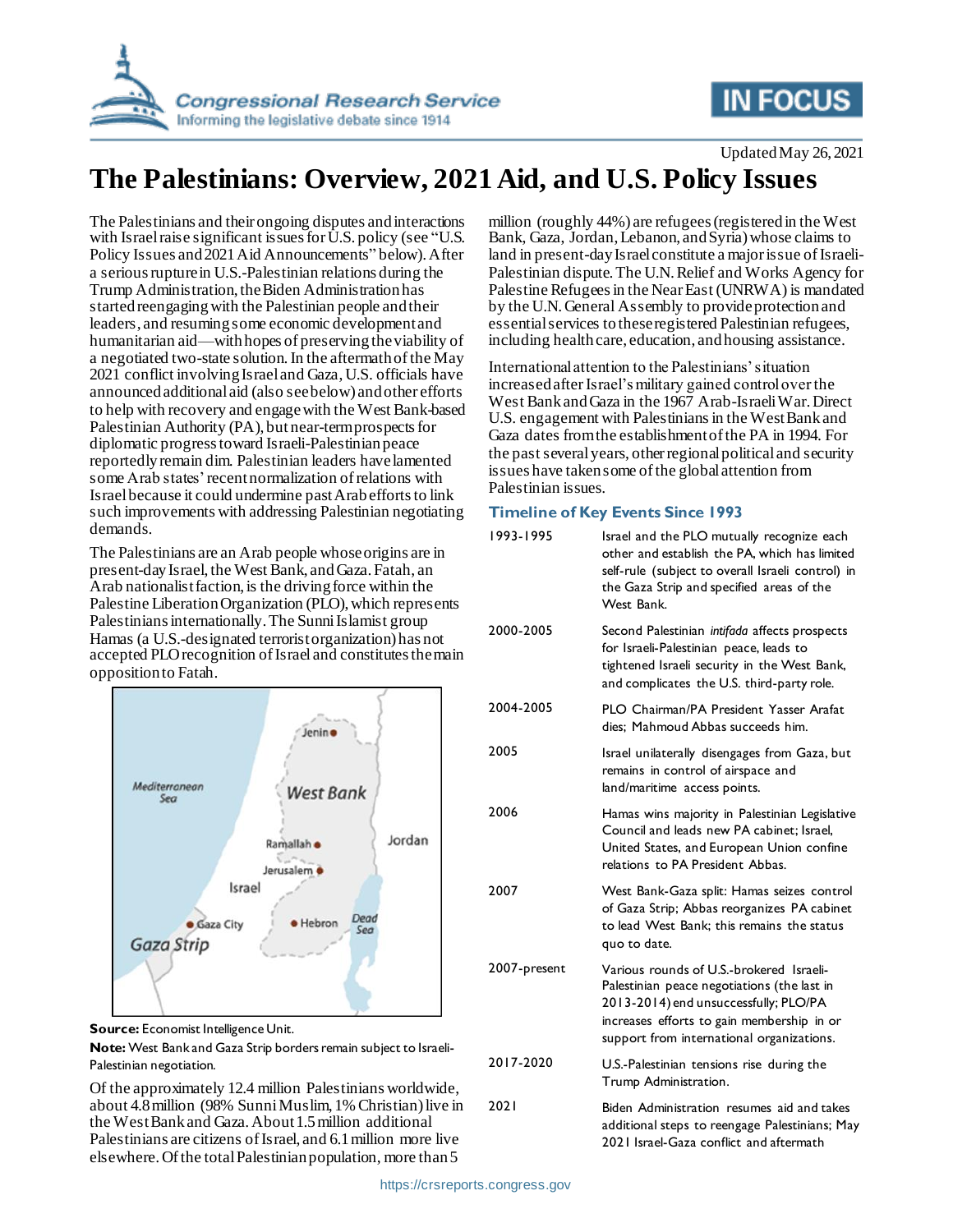#### **PLO/PA: Governance, Security, and Succession**

The PA held occasional elections for president and a legislative council until the Hamas victory in the 2006 legislative elections. Since then, it has ruled by presidential decree, and some NGOs have criticized its actions on rule of law and civil liberties. Given the West Bank-Gaza split in 2007, it is unclear if elections will take place again. After announcing elections for mid-2021, Abbas postponed them in April, generating significant domestic criticism.

After 2007, the United States and some other countries sought to bolster the Abbas-led PA in the West Bank vis-àvis Hamas, including through economic and nonlethal security assistance. Since theU.S. suspension of aid in 2019, the European Union and Arab Gulf states have continued to provide external assistance for Palestinians, though some Gulf states may have reduced funding.Given measures to control the Coronavirus Disease 2019 pandemic, the West Bank and Gaza economy contracted by 11.5% in 2020 and the Economist Intelligence Unit forecasts a relatively slow 2021 recovery (2.2%).

Mahmoud Abbas's age (b. 1935) and reports of health problems havecontributed to speculation about who might lead the PLO and PA upon the end of his tenure. There are a number of possible successors. Top security adviser Majid Faraj (arguably the figure most trusted by Abbas) has a major profile internationally, but limited domestic popular support. Mohammed Shtayyeh (PA prime minister since March 2019) is an internationally visible Fatah insider. Other key Fatah figures include Mahmoud al Aloul and Jibril Rajoub. Marwan Barghouti attracts significant popularsupport, but has been imprisoned by Israelsince 2002. Nasser al Qudwa is another prominent figure who formed a list with Barghouti to rival Fatah for the postponed 2021 elections. Mohammed Dahlan enjoys support fromsome Arab states, but was expelled from Fatah in 2011.

#### **Hamas and Gaza**

Hamas controls Gaza through its security forces and obtains resources from smuggling, informal "taxes," and reported external assistance from some Arab sources and Iran. Yahya Sinwar, Hamas's leader for Gaza, came from Hamas's military wing. Hamas also maintains a presence in the West Bank.Qatar-based Ismail Haniyeh is the leader of the political bureau that conducts Hamas's worldwide dealings. Fatah and Hamas have reached a number of Egypt-brokered agreements aimed at ending the West Bank-Gaza split. However, problems with implementation have left Hamas in control of Gaza despite PA responsibility for some civil services.

In May 2021, Hamas and other Gaza-based militants became involved with Israel in a significant 11-day conflict that also included some Arab-Jewish unrest and violence in Israeli cities, Jerusalem, and the West Bank. In a pattern that echoed past conflicts from 2008-2009, 2012, and 2014, the militants launched rockets indiscriminately toward Israel, and Israelimilitary strikes largely decimated Gaza's infrastructure. The actions on both sides worsened a conundrum for international actors seeking to rebuild Gaza's infrastructure without bolstering Hamas.

Difficult living conditionsfor Palestinians in Gaza persist and are exacerbated by uncertainties regarding external funding. Israeli-approved cash transfers from Qatar since late 2018 have provided some relief for Gazans. To the extent that outside contributions replace funding from the West Bank-based PA—whose actions suggest some ambivalence over taking responsibility for Gaza—they could undermine prospects for West Bank-Gaza unity. According to the World Bank, Gazans' real per capita incomes fell by one-third between 1994 and 2017, owing partly to Israel and Egypt'stight controls on goods and people transiting Gaza's borders.

#### <span id="page-1-0"></span>**U.S. Policy Issues and 2021 Aid Announcements**

The extent to which the Biden Administration might improve U.S.-Palestinian relations remains unclear. Relations significantly worsened in light of various developments during the Trump Administration, including the U.S. recognition of Jerusalem as Israel's capital, the suspension of U.S. aid, and actions aimed at legitimizing Israeli settlement activity and the possibility of annexation in the West Bank.The Biden Administration announced its intention in May 2021 to reopen the U.S. consulate general in Jerusalem that the Trump Administration subsumed into the U.S. embassy to Israel in 2019. The Biden Administration also has stated opposition to certain unilateral Israeli or Palestinian actions, including annexation, settlement activity, house demolitions and evictions, or incitement to violence.

While the Biden Administration is resuming some types of bilateral aid and voluntary contributions to UNRWA, some complications remain. The Taylor Force Act (Div. S, Title X of P.L. 115-141) prohibits most Economic Support Fund (ESF) aid directly benefitting the PA unless the PLO/PA curtails domestically popular payments that arguably incentivize acts of terror. The Nita M. Lowey Middle East Partnership for Peace Act of 2020 (Div. K, Title VIII of P.L. 116-260) has authorized future Israeli-Palestinian people-to-people andeconomic cooperation initiatives.

In April and May 2021, the Administration announced the following aid amounts for Palestinians:

- \$183 million in contributions to UNRWA from the Migration and Refugee Assistance account.
- \$150 million from ESF funds that the Administration says are mostly not for the PA (\$75 million each from FY2020 and FY2021).
- \$40 million for nonlethal security assistance for the West Bank-based PA fromInternational Narcotics Control and Law Enforcement.
- \$10 million for Israeli-Palestinian people-to-people programs from Development Assistance.
- \$5.5 million for Gaza from International Disaster Assistance.

For more, see CRS Insight IN11649, *U.S. Resumption of Foreign Aid to the Palestinians*, by Jim Zanotti and Rhoda Margesson; and CRS Report RL34074, *The Palestinians: Background and U.S. Relations*, by Jim Zanotti.

**Jim Zanotti**, Specialist in Middle Eastern Affairs